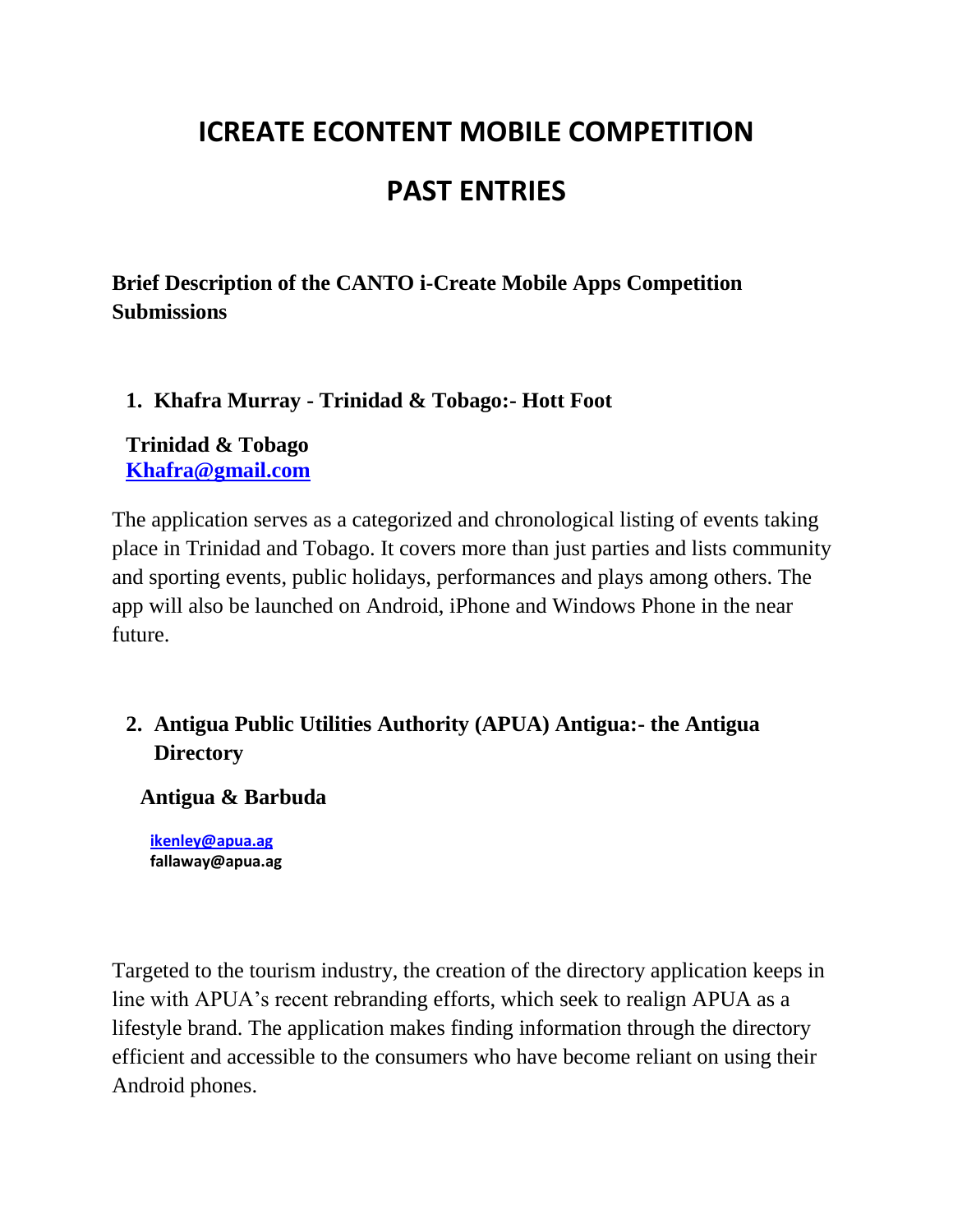## **3. Achmed Neijhorst - Suriname:-The Activity App Suriname [achmed.neijhorst@i-frontier.net](mailto:achmed.neijhorst@i-frontier.net)**

This is a mobile application where citizens and visitors of that country/area can view all leisure activities for the upcoming week. The application uses the GPS of the Smartphone to plot all activities on a map.

#### **4. UWI Jammers - Trinidad & Tobago:- Caribcultivate**

#### **Trinidad & Tobago**

**[lonell.liburd@gmail.com](mailto:lonell.liburd@gmail.com) [edward.ramkissoon@gmail.com](mailto:edward.ramkissoon@gmail.com) [edward.ramkissoon@gmail.com](mailto:edward.ramkissoon@gmail.com) [justkrismanohar@gmail.com](mailto:justkrismanohar@gmail.com) [kyle.e.defreitas@gmail.com](mailto:kyle.e.defreitas@gmail.com)**

This mobile-web application allows the users to leverage the potentially ubiquitous Android enabled phones with existing web technologies in order to access and provide agricultural information to a new generation of technology savvy entrepreneurial farmers.

#### **5. Sranan Entertainment - Suriname:- CARICOM**

#### **Suriname**

**[info@srananpoku.com](mailto:info@srananpoku.com) [philltevreden@gmail.com](mailto:philltevreden@gmail.com)**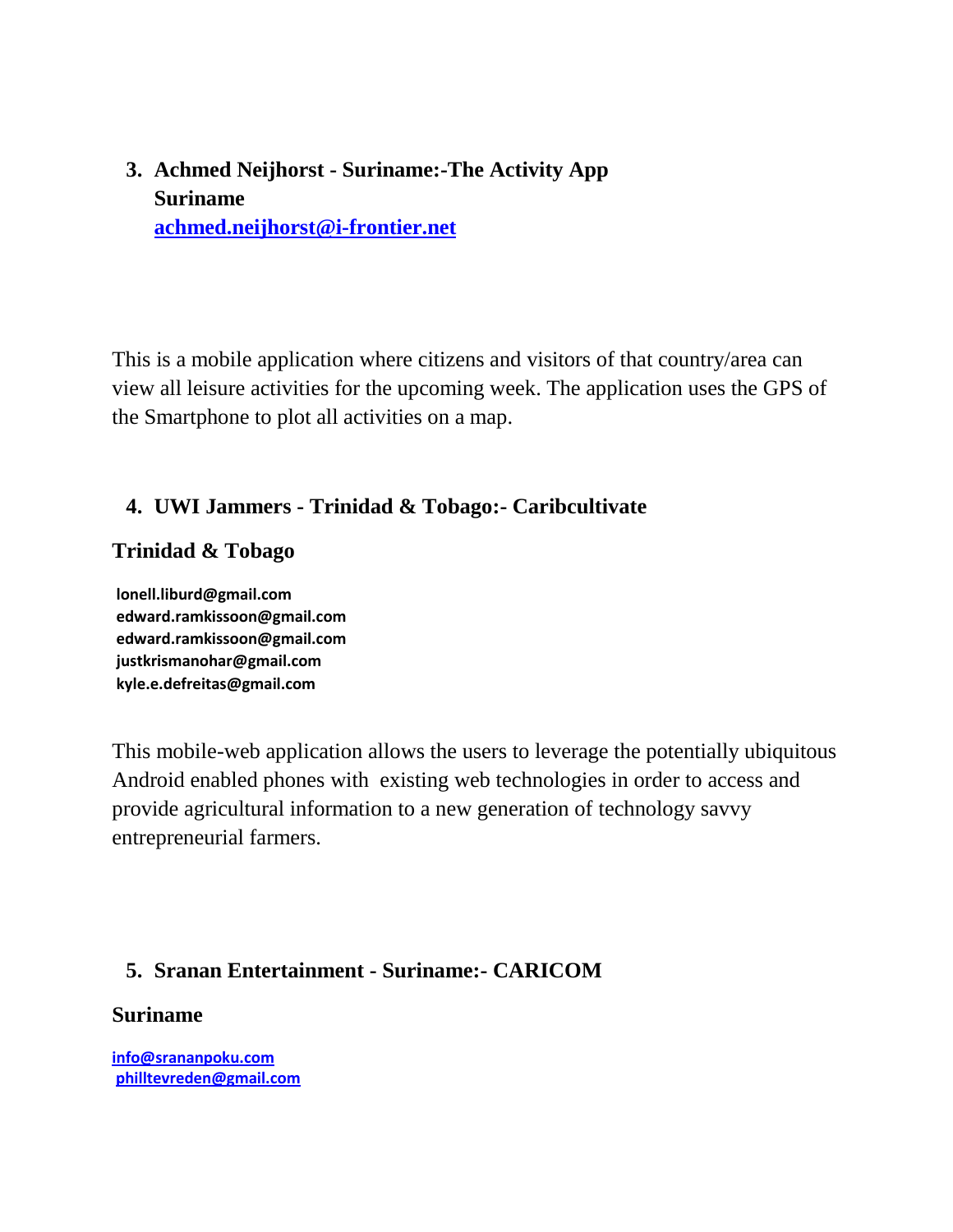The Caricom Information APP contains the information from all the countries in the Carribean region, including their demographic properties and their political system.

The app is based on the website www.caricom.org and is backed by the same thorough, unbiased editorial process as caricom.org website. Now from anywhere, you can instantly get information about the Association. This application provides all the information about the countries, their politics, including Suriname, Jamaica and many more.

#### **6. Agri4all - Trinidad & Tobago:-Disease Identification (BIGRAM) Trinidad & Tobago [laura\\_bigram@hotmail.com](mailto:laura_bigram@hotmail.com) [ernestambie@hotmail.com](mailto:ernestambie@hotmail.com)**

The main feature is the mobile application that allows a user to search an online database, for diseases based on symptoms that appear on a plant.

Purpose

a. To help people find remedies/treatments to diseases found on crops they are planting.

b. To learn prevention techniques

c. The DIIS is an aid to help citizens be better informed about diseases that affect crops.

d. To encourage an avenue of collaboration between the agriculture community.

## **7. Typhoon -Trinidad & Tobago:- uBargainTT Trinidad & Tobago [cherlton.millette@gmail.com](mailto:cherlton.millette@gmail.com)**

sudesh lutchman@live.com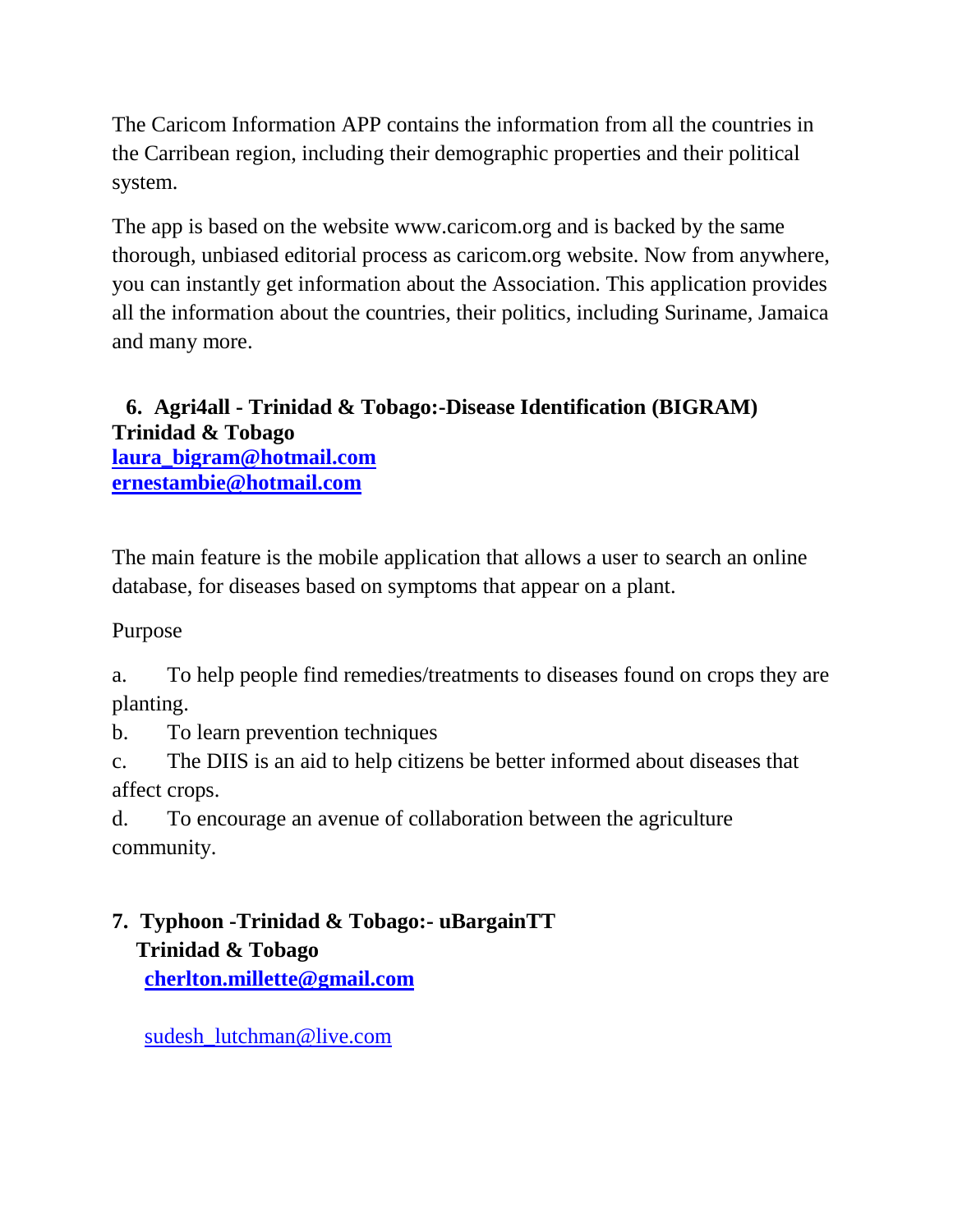This is a mobile application service for the Android line of smart phones. It is designed with the intention of boosting commerce in Trinidad and Tobago by providing customers with information on product prices to help aid those looking for the "best buy". It also helps businesses through advertising on the application itself.

The application allows the user to search for a product either by use of the product name or by capturing an image of the product1 using the phone camera and lists the stores it can be purchased at the local

## **8. Khafra Murray -Trinidad & Tobago:- Doubles Vendors Trinidad & Tobago [khafra@gmail.com](mailto:khafra@gmail.com)**

The application serves as a directory of road-side doubles vendors. While many people have their regular vendor this app adds value by collating in one place more information that the average user is aware of – such as working hours and contact information.

So far over 700 vendors have been submitted with over 400 already confirmed and approved. Due to duplicates and insufficient information, some submissions were not approved.

A decision was taken not to request exact GPS coordinates as this would deter most users who are currently not tech savvy enough to provide this, and many users do not have cell phones with GPS chips with which to record coordinates.

### **9. 4QR – Trinidad & Tobago:- Q-Rious**

### **Trinidad & Tobago**

**[keshav.bahadoor@gmail.com](mailto:keshav.bahadoor@gmail.com) [sramroach@gmail.com](mailto:sramroach@gmail.com) [kiranma@hotmail.com](mailto:kiranma@hotmail.com)**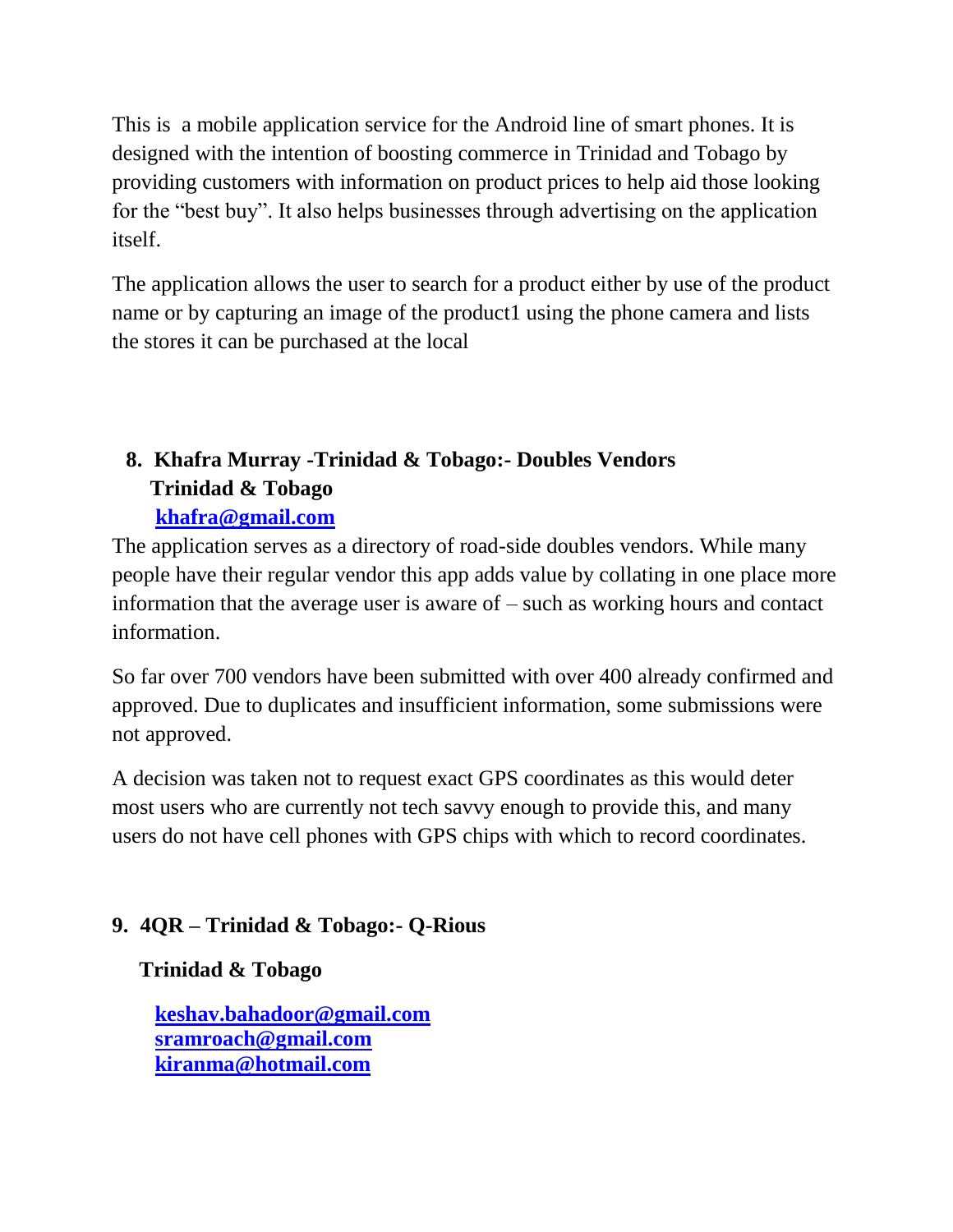Q-Rious is an android system that focuses on the use of QR codes to address the need to provide information on tourist attractions, the need to increase a tourist's mobility within a country and the need to provide information in a format specific to an individual"s language. Q-Rious tracks a tourist"s whereabouts and uses a point system to rank a person based on how many attractions they have visited. Q-Rious incorporates the use of the Google API to innovatively map tourist attractions within a country. The system also connects to social networks such as Facebook, to share pictures and information on where an individual has visited.

#### **10. iFrontier Yepi Seti Suriname [achmed.neijhorst@i-frontier.net](mailto:achmed.neijhorst@i-frontier.net)**

Yepi Seti means "Lets help to make things right" in the Surinamese language. The Yepi Seti app is an android mobile application to help a local community and their local

government to get a better neighborhood and environment. Citizens can immediately report

issues which are wrong in their neighborhood and are informed when these issues are

resolved. In this way government and citizens can work together to improve local conditions.

Issues which can be reported are for example example a broken traffic light, dead animal

corpse, street liter, broken road etc. The user can provide detail info like the GPS location or

an image so the authorities have all the information to undertake the appropriate action.

**11. LizSim Suriname [lizanabibaks@hotmail.com](mailto:lizanabibaks@hotmail.com)**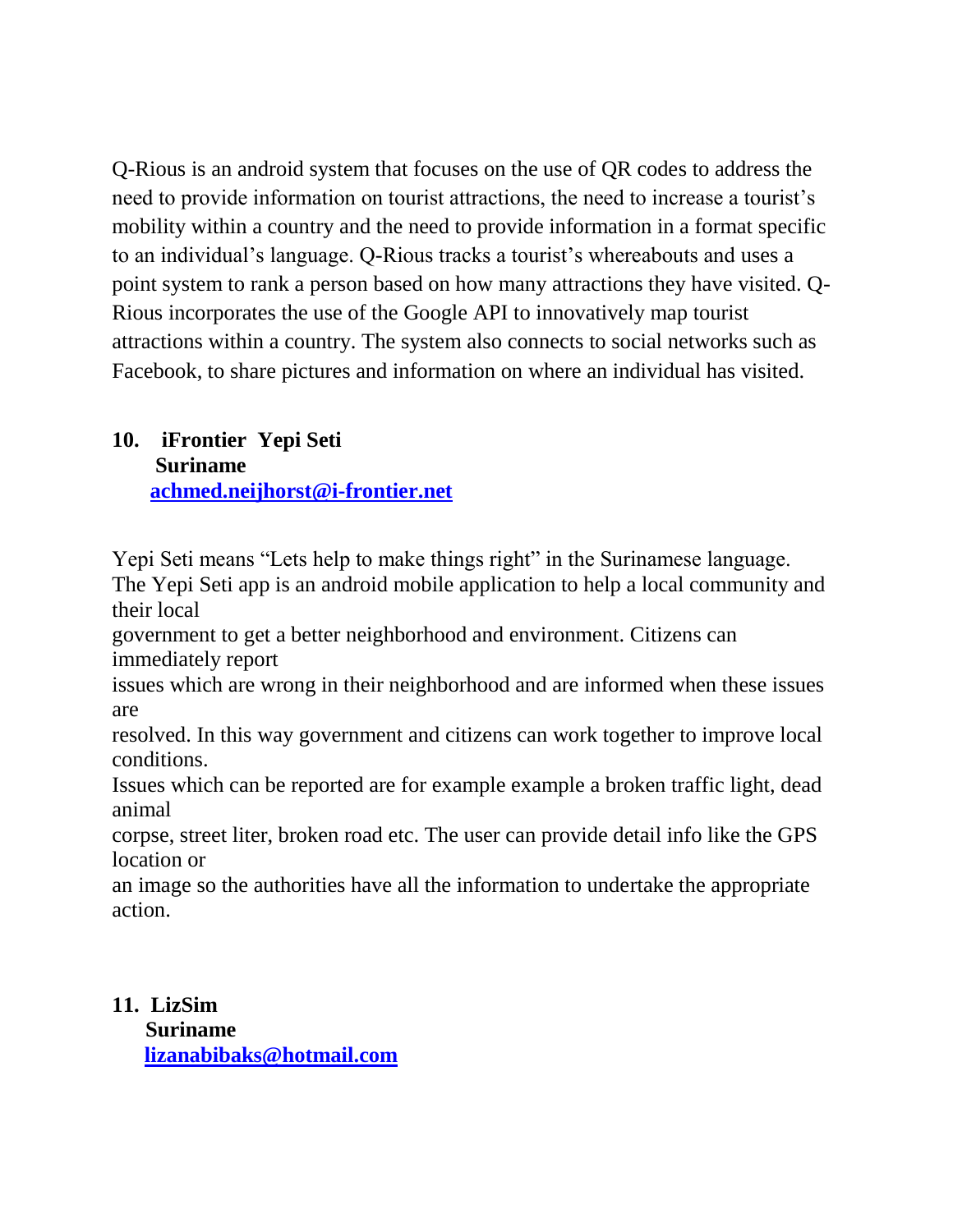ATV--‐OnAir is a mobile application for Android that offers you an overview of TV programs on ATV. The application is updated on a daily basis by fetching live

Actual data from the official ATV website, to ensure an accurate program overview.

This application enables the user to carry a quick, portable TV guide with him wherever he is. The application only shows information about the TV shows, unlike the website which is full of the information. ATV can be downloaded for free. When the user opens the application he she is shown an up to date overview of ATV shows on air.

**12.iDeals Suriname Clint-siadis@hotmail.com rylinus@gmail.com**

iDeals is a mobile application for Android which offers you a wide range of exclusive deals in Suriname. iDeals is constantly updated with new deals from the participating cities and businesses and notifies users instantly through push notification.

**13.Team: Signature Coding Ltd. Trinidad & Tobago [info@signaturecoding.com](mailto:info@signaturecoding.com)**

Description:

TNT Movie Guide is a multi-platform mobile application that provides movie information with theaters and show times in Trinidad and Tobago... but it doesn't stop there. It also provides trailers, reviews from Rotten Tomatoes (TM), new movie indicators, offline availability and our exclusive "Go Now" feature (lists movie showings that will begin at local cinemas within the next hour). TNT Movie Guide also uses your phone"s built in location capabilities to calculate distance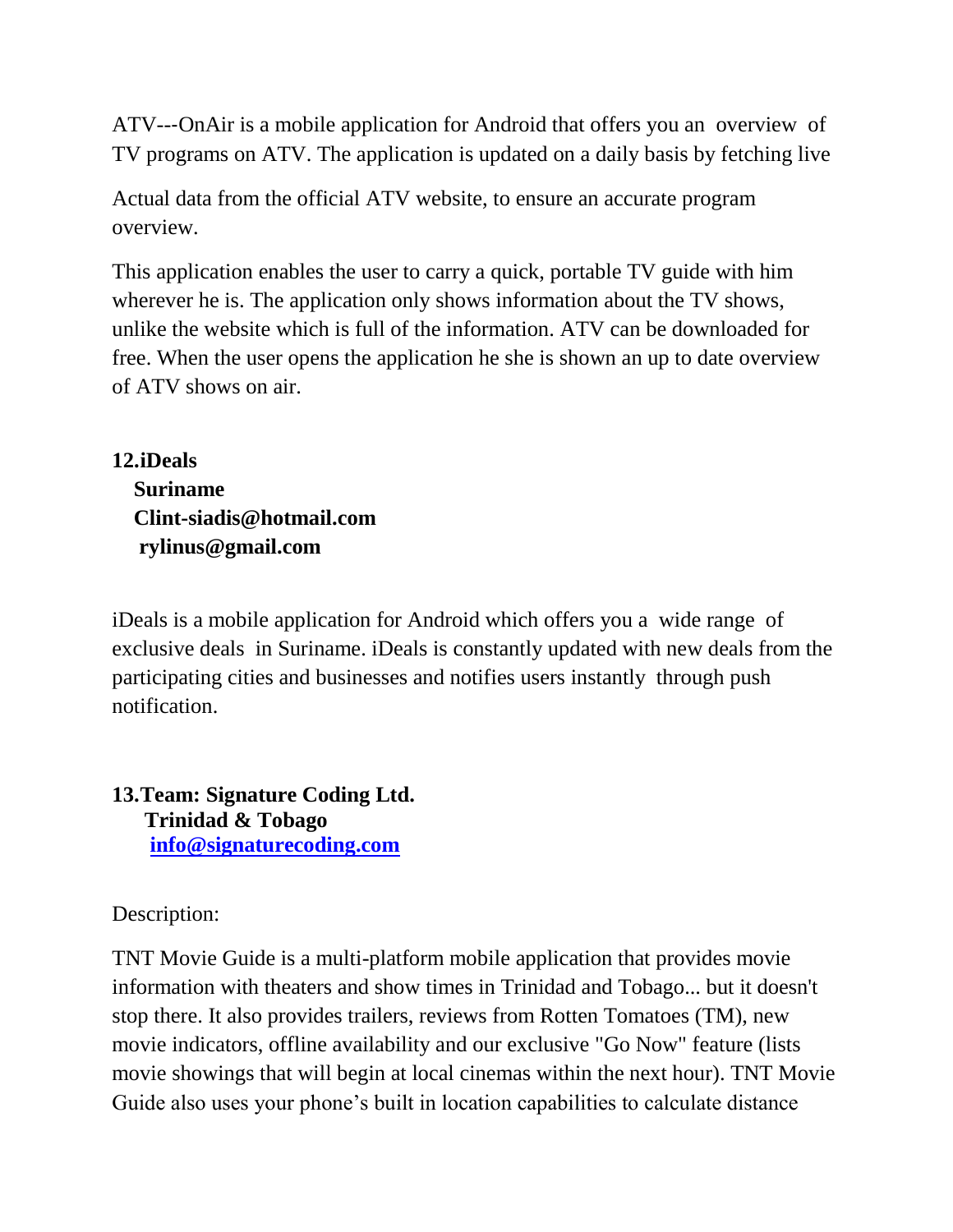from cinemas. TNT Movie Guide utilizes the best features that your mobile device has to offer, to render a superior user experience.

Target Audience:

TNT Movie Guide is intended for persons of all ages who live in Trinidad and Tobago and enjoy going to local cinemas to watch movies. The app provides movie lists, movie details, show times and reviews to allow users to make the best decisions concerning their cinema-going. The app is available on multiple platforms (Android, iPhone, Windows Phone, etc.) to ensure that it is available to most users of handheld devices.

## **14. KleverApps Grenada [kevinamiel@hotmail.com](mailto:kevinamiel@hotmail.com)**

"TAMCC Mobile" was developed by KleverApps who consists of Kevin Johnson and Andel Batholomew for the purpose of being a new means of advertising to the TAMCC College. This app helps inform current and prospective students of the programmes and courses available at the college. It will also aid students during the registration process in getting familiar with the campus, since the app will display a virtual tour of the TAMCC campus for freshmen, so that they may be acquainted with the campus before starting the semester. Also information is added to improve the educational accessibility in TAMCC. TAMCC"s events, time table for all programmes, extracurricular activities and much more will be implemented into the app to help the students be up to date with the current information.

**15. COSTATT – bpgueze Trinidad & Tobago [bpgueze@hotmail.com](mailto:bpgueze@hotmail.com)**

Name of project: DuduYemi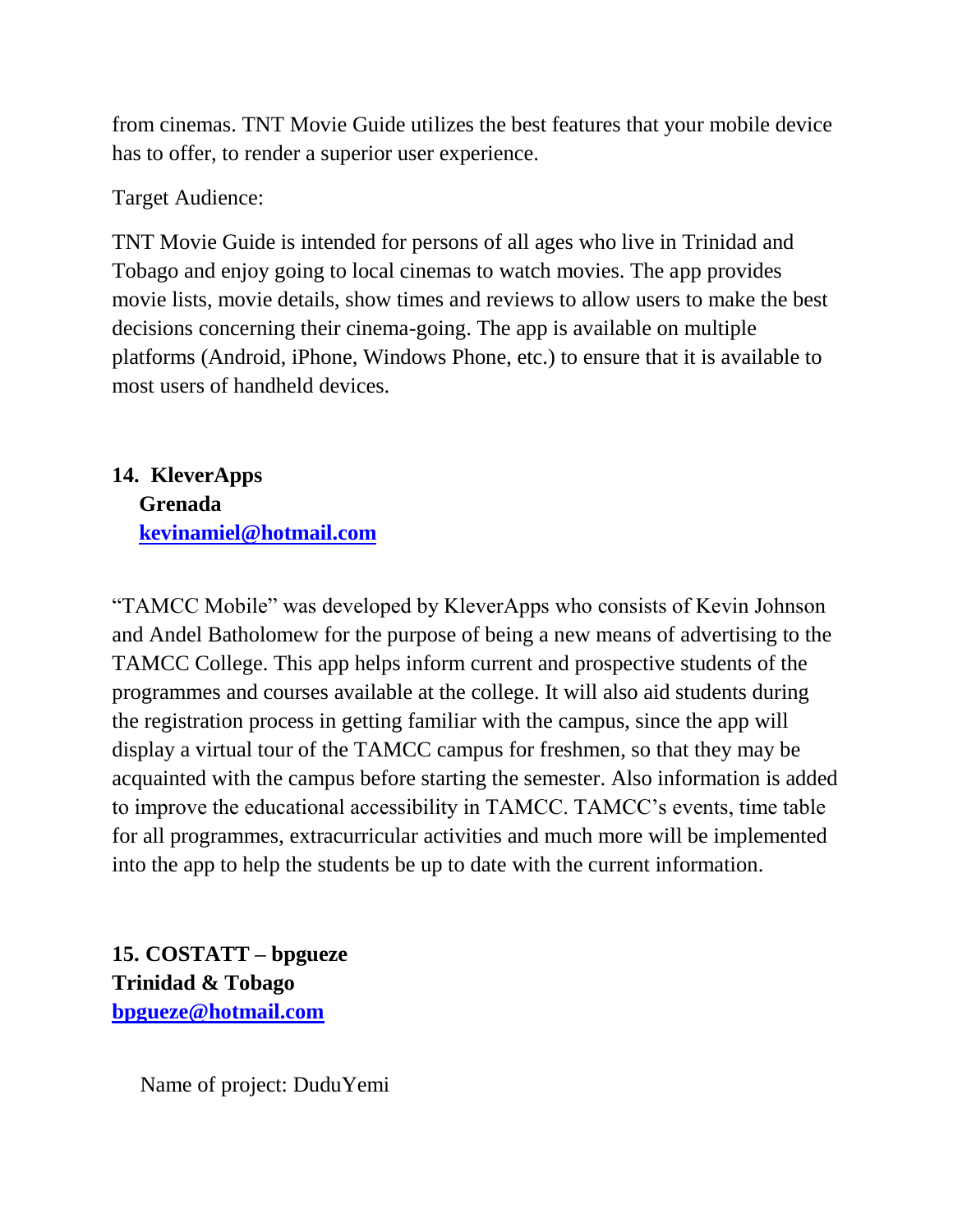**Objective** To highlight the work of the Might Sparrow Rationale The younger generation do not have a clue of these icons who pave the way for Caribbean music today. Benefits You cannot know where you are going if you do not know where you come from

## **16. COSTATT - Parts of Speech**

**[ryan\\_al\\_88@hotmail.com](mailto:ryan_al_88@hotmail.com) [razielprophet@hotmail.com](mailto:razielprophet@hotmail.com)**

We decided to create a basic, interactive flash presentation on the eight (8) different parts of speech. Our presentation can be used as an introductory tool to the differing classifications of speech (verbs, nouns, pronouns, adjectives, adverbs, prepositions, conjunctions, interjections) or as a refresh for those who may have forgotten.

Our project presents users with visuals (pictures) where applicable; to further demonstrate our provided examples.

Users are also given the option to skip ahead to any of the particular part of speech (in the event they choose to pick up wherever they last left off) by using the related buttons on the slide 2, or follow through to the end by making use of the next button.

A simple text to speech narrator was incorporated into our project to assist users in following along to the end.

#### **17.COSTATT - Endangered Species Program Trinidad & Tobago [trinitaurean@hotmail.com](mailto:trinitaurean@hotmail.com) [adanna\\_applewhite@yahoo.com](mailto:adanna_applewhite@yahoo.com) [jaiteemal@yahoo.com](mailto:jaiteemal@yahoo.com)** [acekaiba@hotmail.com](mailto:acekaiba@hotmail.com) [kayode07\\_26@hotmail.com](mailto:kayode07_26@hotmail.com)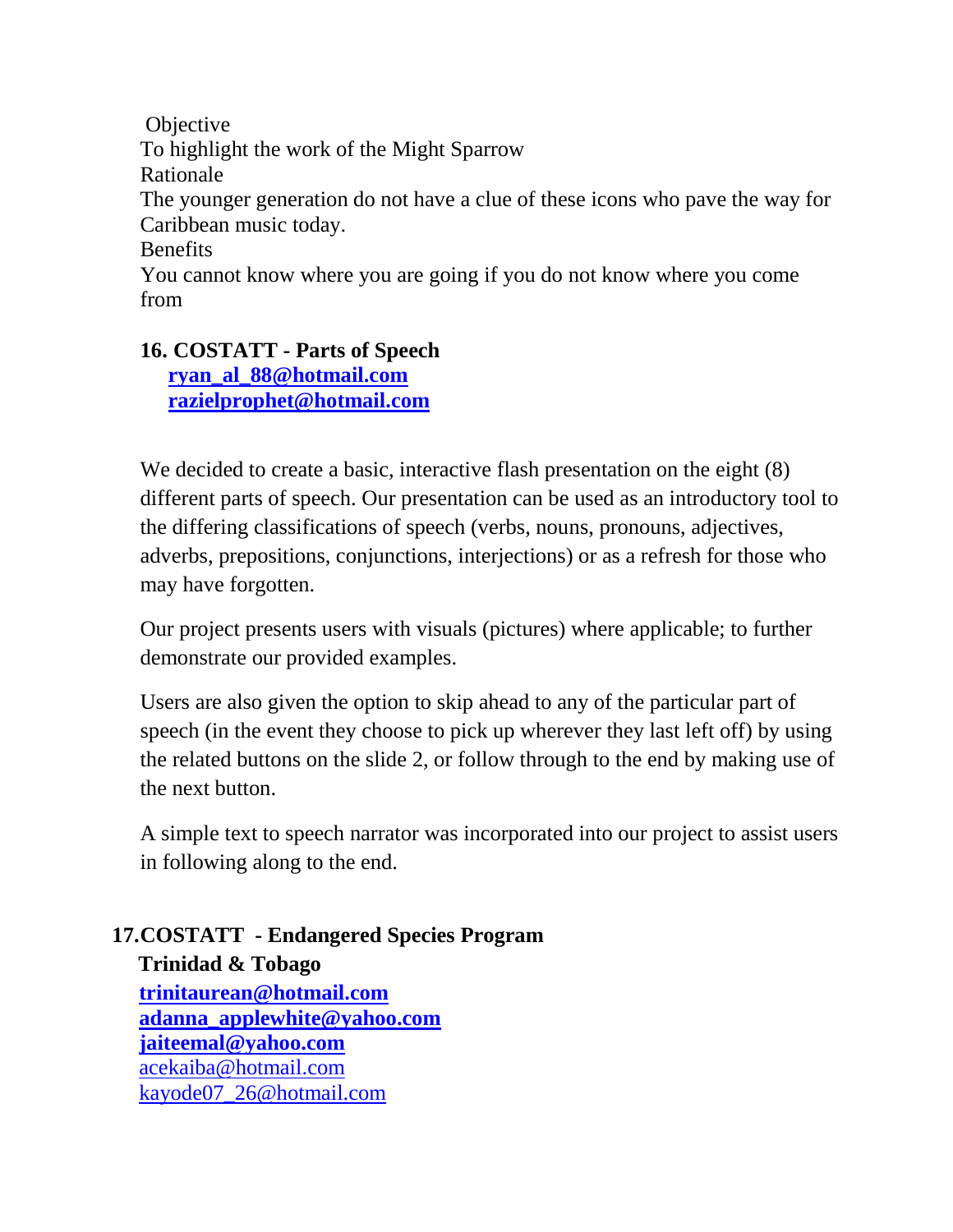The topic of this project, which our group has chosen to do, is based on program which deals with endangered species from Trinidad and Tobago. In order to carry out this project we decided to use foremost programming software which is Adobe Captivate 5 to inform people about the different local wildlife that exists in our mother country in the Caribbean region. We have classified the endangered animals into five different categories: Amphibians, Birds, Fishes, Mammals and Reptiles. We have decided to do some research on three endangered species from each category and make different tutorials out from the different species we selected. In the tutorials, we used text boxes which will provide the information on the various endangered animals. Also, buttons were utilized in this power point facsimile, which will allow the user to move onto the next slide or onto the previous slide or even carry them to the main menu of the program. The content of our information and research is based on the lifestyles of the endangered species in terms of physical features, habitat, origin, behaviour, diet and protection. We also did a quiz for each category of animals pertaining to each endangered species so that people will have an insight vision about our local endangered species in our beloved twin island republic nation of Trinidad and Tobago. By doing this, we inserted five different questions, such as multiple choices, true and false and fill in the blanks, from Adobe Captivate 5. These questions were edited and were automatically modified and formatted in the form of a quiz with buttons such as "clear", to remove any wrong answers, and "submit", to move on to the next slide once an answer was selected or inserted. In addition, while creating the questions for the quizzes a score sheet was created automatically, tallying the scores for each quiz whether the answers of the questions were right or wrong. We are going to enhance this project by adding audio and graphics to the application that we have created for the mobile project.

#### Rationale

The group felt the need to make the public aware via cellular technology, it all forms part of mobile learning

#### Benefits

So people can be aware via knowledge of the endanger species existing not only in Trinidad and Tobago but in the Caribbean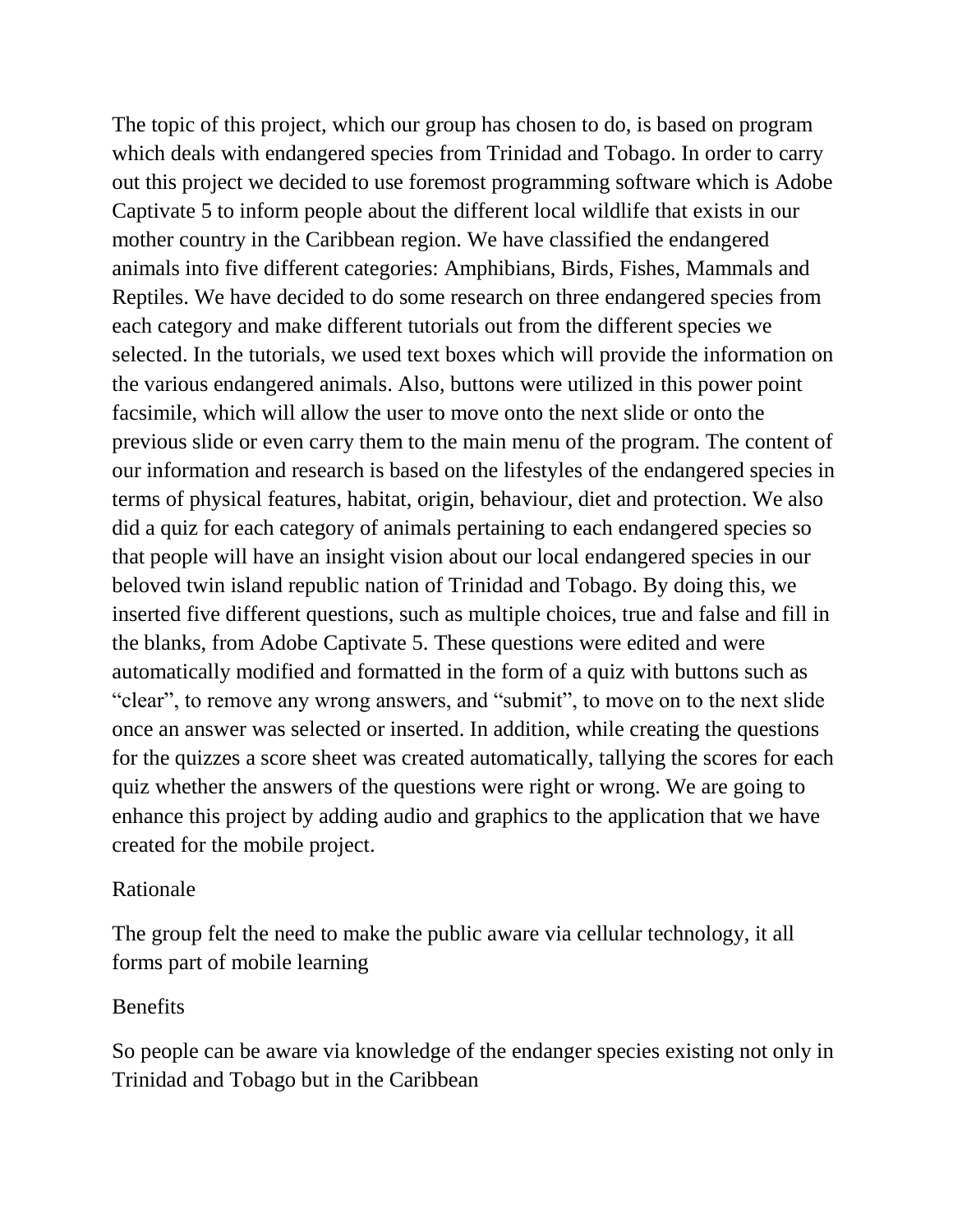#### **18. COSTATT- TriniSocial Buddy [sauqli@hotmail.com](mailto:sauqli@hotmail.com) [adannagibbs47@hotmail.com](mailto:adannagibbs47@hotmail.com) [nimrod\\_lp@hotmail.com](mailto:nimrod_lp@hotmail.com) [fjenese@hotmail.com](mailto:fjenese@hotmail.com) [marcus\\_nero@hotmail.com](mailto:marcus_nero@hotmail.com) [fuzzy21.mart@gmail.com](mailto:fuzzy21.mart@gmail.com)**

It was designed to bring about knowledge of history and social studies at the CXC level because of observations made that a serious lack of knowledge exists with regard to the history of Trinidad and Tobago and, more importantly, the social aspects that define our cultural heritage. With this in mind, the program was designed in such a way as to encourage reading and understanding of our history and social heritage, which can be used on the information technology media and can be ported to the mobile platform, which is a common media among the youths of our society and also, which have the potential for growth in popularity even among adults to test and add to their knowledge of the history and social culture of Trinidad and Tobago. We, as a people cannot allow our rich history to be erased from our memories because if we allow it to happen, we would have lost the essence of our society and our identifying traits as a unique culture. With this in mind, it is necessary to revolutionize the way knowledge is passed on from generation to generation, as our ancestors did. We have come a long way from papyrus reeds and scrolls, so we need to make the most of our technology in defining how we learn things. The idea was to build an application that was designed to encourage learning about our history and culture while making it fun to learn, using expressions that are identifiable with our unique "Trini" ways of expressing ourselves. With this in mind, the concept of TriniSocial Buddy was born, in an attempt to revitalize an interest in our history and social culture and targeting the mobile platform as a medium for effective learning.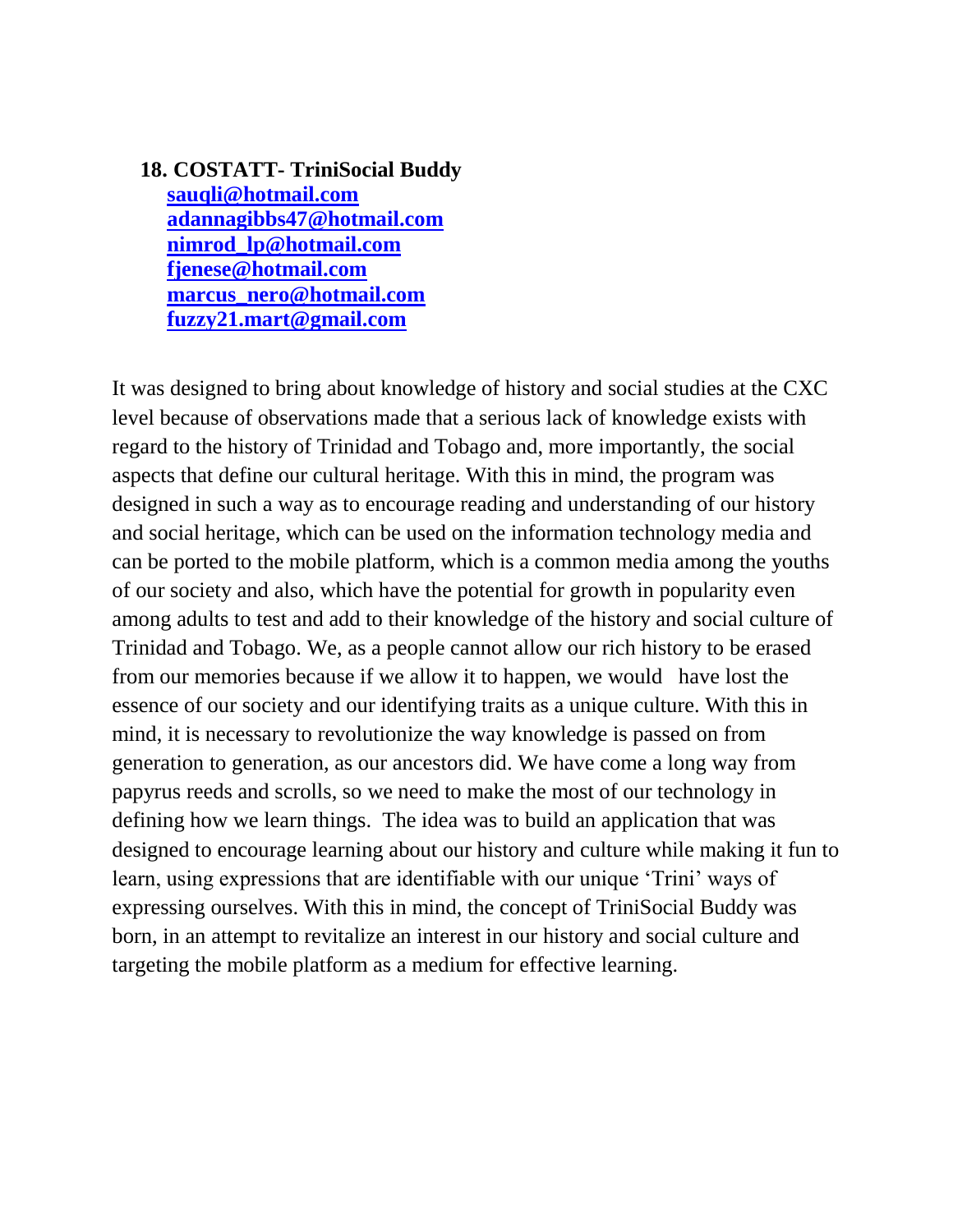#### **19. DRIVER'S MANUAL REGULATIONS ON MOBILE PLATFORM**

## **[teron11@gmail.com](mailto:teron11@gmail.com) [bpgueze@hotmail.com](mailto:bpgueze@hotmail.com)**

Safety First Version 1.0 is a revolutionizing of the teaching of The Driver's Manual Road Regulations that The Ministry of Works & Transport Licensing Division can incorporate in teaching those seeking their Driver's Permit can use.

1. The program is unique and compelling because of a new interesting way of teaching Driver"s manual regulations. Everyone is going mobile and also all services, therefore it's time The Government of The Republic of Trinidad  $\&$ Tobago follow suit why shouldn"t The Ministry of Works & Transport Licensing division provide this service on the mobile platform also with a new interactive interface.

2. The thing that should be conveyed the most about this application is that it is a convenient way of learning your driving regulations. It also assists with The Government's initiative of going green, it eliminates the need of paper and there is no longer a need to wonder "Where did I leave my regulation papers?"

3. Users of this application will benefit just as much as users of the paper version, however, these users will be a lot more familiar than user who will come on board when version 2 is released (which will include road safety best practises)

### **20.mFisheries**

### **The University of the West Indies - Fisheries**

### Problem

The problem addressed by this competition submission is the economic and political exclusion as well as the lack of social empowerment faced by low-income earners in the Caribbean. These dimensions of exclusion ultimately impact all citizens and lead to social, political and economic instability.